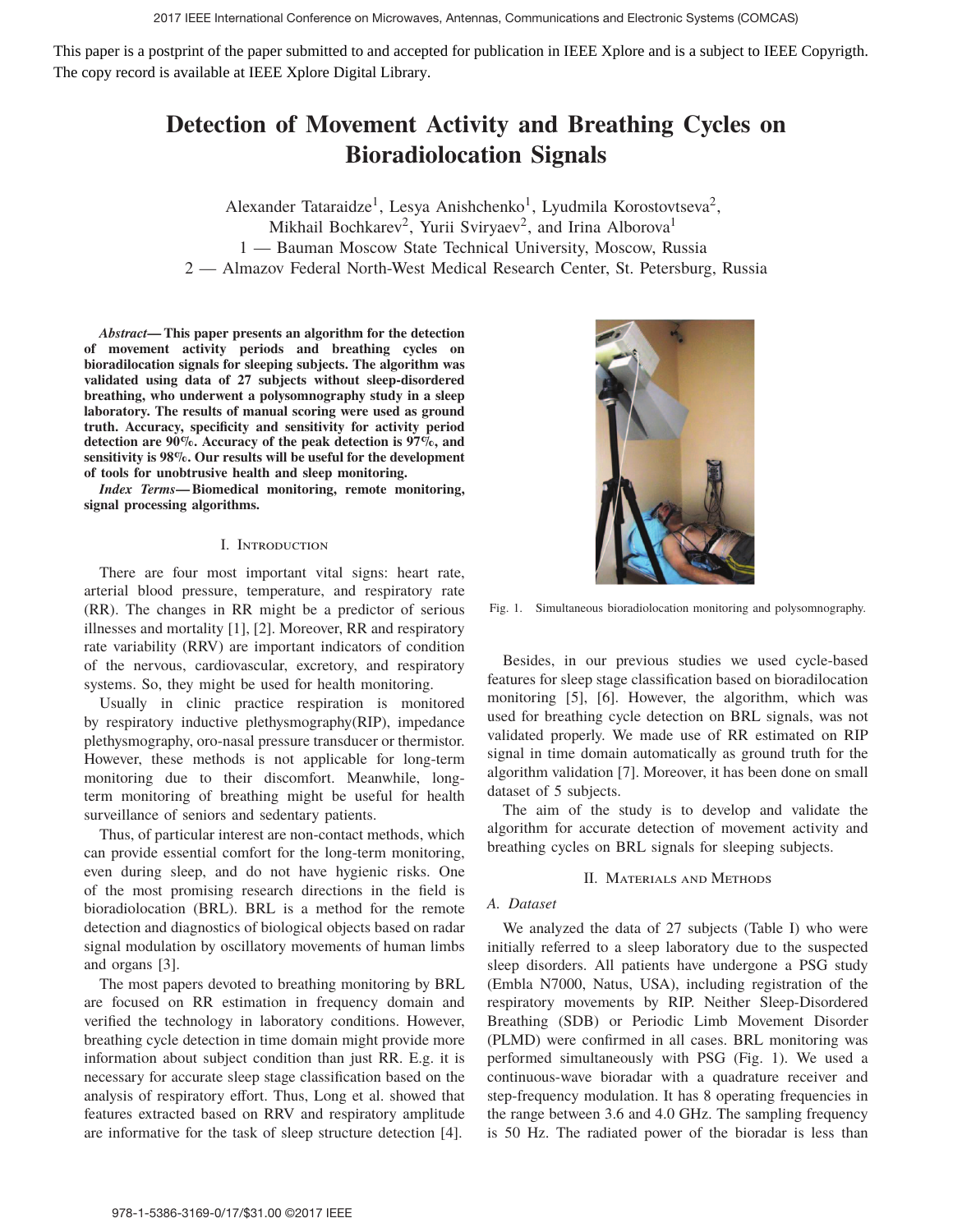

Fig. 2. Diagram of the proposed algorithm. IAI — Inter-Artefacts Intervals.







Fig. 3. A raw bioradiolocation signal.

3 mW and the maximum power density is equal to 1.36 μ*W*/*cm*2, which guarantees safety for patients during BRL monitoring.

# *B. Algorithm development*

A raw BRL signal is presented on Fig. 3. Fig. 2 shows the diagram of the algorithm for detection of movement activity periods and breathing cycles on BRL signal. Let's consider each step of the algorithm in detail.

*1) Filtration:* The BRL signals were filtered with a fiveorder Butterworth band-pass filter with cut-off frequencies of 0.05 Hz and 0.6 Hz.

*2) Artefact detection:* BRL record has 2 type of artefacts — the first one (I) due to subject's movement activity, and the second one (II) due to absences of a subject in a bed. The BRL signal with the maximum mean energy were selected for the further artefact detection. The signal energy is defined as:

$$
E = \int x^2(t)dt,
$$
 (1)

where  $x(t)$  — the BRL signal.

A moving window of *N* seconds with step of *M* seconds was used for the artefact detection. Criterion *C* was calculated for each window. An interval of the signal during the window was identified as an artefact by comparison *C* with a threshold value  $T \times \overline{C}$ , which was calculated based on mean value of  $\overline{C}$  for the whole signal and coefficient *T*. The signal was also considered as an artefact during *H* seconds after the window if an artefact is detected. *N*, *M* and *T* were calculated separately for both artefact types with the aim to obtain better algorithm performance. If distance between artefacts is less than *Z* seconds, the signal during it was marked as an artefact.

Since it can be expected that an artefact period is differ by regularity, amplitude and spectral characteristics, the following parameters were considered as *C*:

- the signal energy  $(1)$ ;
- the signal entropy

$$
E_n = -\sum_i x_i^2 \log(x_i^2);
$$

• the ratio of the spectral power in breathing frequency to the total spectral power *BF*/*T P*.

*3) IAI concatenation:* As described above, a BRL record consists of 16 parallel signals since the radar has I and Q quadratures for each from 8 operating frequencies. Due to changing subject's posture and radar-to-subject distance, quality of a BRL signal is altered. It is usually impossible to select the single signal suitable for the analysis during the whole night. So, after artefact detection, it is possible to split the record into Inter-Artefacts Intervals (IAI) and choose the best one from the 16 signals for each IAI. The signal with the maximum energy during IAI was chosen. The combined signal

$$
S = \{IAI_1, AI_1, IAI_2, AI_2, ... IAI_n\}
$$

was used in the further analysis, where *AI* — Artifact Interval. All AIs were replaced by zeros, and each IAI was replases by corresponding interval of the BRL signal, which has the maximum energy during the IAI.

*4) IAI normalization:* IAIs were Z-normalized due to the huge difference in their mean energy. Z-normalization is defined as

$$
IAI = \frac{IAI - mean(IAI)}{SD(IAI)}.
$$

*5) Correction of IAI orientation:* IAI might be inverted in consequence of phase shifting of signal reflected from the subject (Fig. 4). Normal signal orientation, as we will understand it here, is the orientation when points between inspiratory and expiratory phases (peaks) is directed upwards. In its turn, inverted signal is the orientation when peaks is directed downwards. Inspiratory phase of breathing cycle is longer than expiratory phase. So, it can be expected that breathing cycle on the signal would be wider if the signal inverted. The orientation of signal during IAI was determined as follows:

• breathing cycles was detected by the search of local maximums by means of function *findpeak* from Signal Processing Toolbox in Matlab;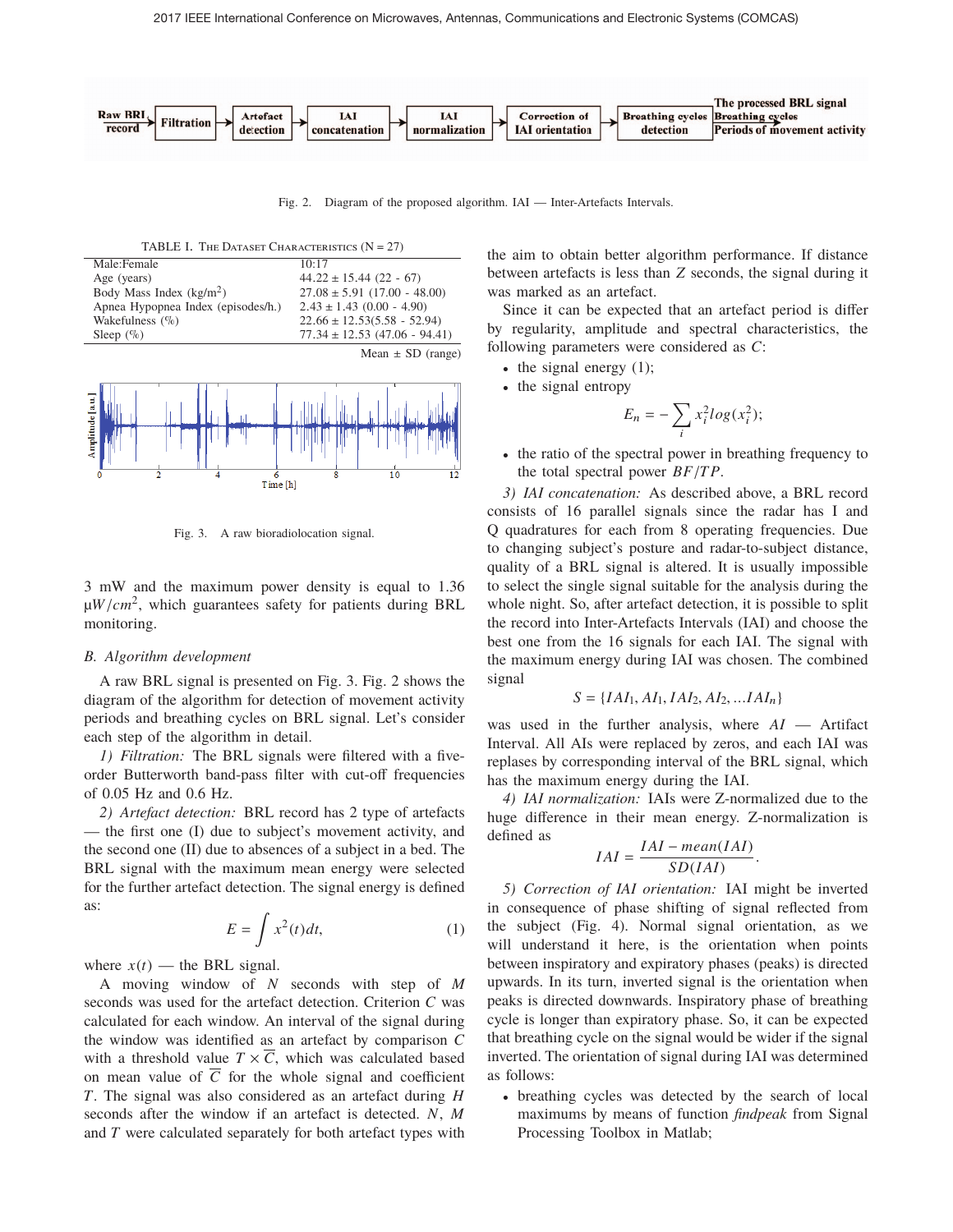

Fig. 4. The BRL signal. The signal oriented normally on the left side. The rejected artefact interval are in the center. The signal inverted on the right side.



Fig. 5. Peak-to-peak synchronization of RIP and BRL signals.

- the mean width of the cycles was calculated at 0.7×peak-to-trough amplitude;
- signal were inverted and previous steps were repeated;
- if the mean width of the inverted signal were less then the IAI was flipped over.

*6) Breathing cycles detection:* Breathing cycles were detected by *findpeak* function with the following arguments: the minimum peak-to-peak distance  $D_{min}$ , and the minimum peak height  $H_{min}$ .

# *C. Experiments*

Firstly, the BRL signal was downsampled to 10 Hz since it is sample frequency of RIP signals. The BRL signal and the thorax RIP signal were manually peak-to-peak synchronized (Fig. 5). Artefact intervals and breathing cycles were manually scored. An expert detected breathing cycles by a joint visual analysis of synchronized BRL and RIP signals. The results of manual scoring were applied as ground truth. Algorithm parameters were chosen with aim to balance of specificity and sensitivity of algorithm detection and to maximize the accuracy of breathing cycle detection.

### III. RESULTS

Sensitivity, specificity and accuracy of 90% were achieved for artefact detection. The parameters of the artefact detection algorithm is presented in Table II.

Sensitivity of 98% and accuracy of 97% were achieved for breathing cycle detection during IAIs. The parameters of the algorithm is presented in Table III.

TABLE II. Parameters of the algorithm for artefact detection

|  |                                                                      |  | C N,s. M,s. T H,s. Z,s. $SE\%$ $SP\%$ $AC\%$ |    |  |
|--|----------------------------------------------------------------------|--|----------------------------------------------|----|--|
|  | $\frac{1}{\pi}$ $E = \frac{15}{20}$ $\frac{1}{\pi} = \frac{0.7}{10}$ |  | 2.5 20 90                                    | 90 |  |
|  | 10                                                                   |  |                                              |    |  |

TABLE III. Parameters of the algorithm for breathing cycle **DETECTION** 

| $D_{min}$ , sec. | $H_{min}$ | $SEN$ .% | ACC |
|------------------|-----------|----------|-----|
|                  |           |          |     |

The results of automated artefact detection is shown on Fig. 6. The breathing cycle detection in IAI is shown on Fig. 7.

#### IV. Discussion

The sensitivity and specificity of artefact detection are 90% only. The reason is the parameters were calculated not for artefact detection, but for binary classification of each signal point as artefact or no artefact. Thus, the quality parameters is less 100% when artefact detected but its bounds differ from manual annotation.

The specificity was not calculated for breathing cycle detection since there are not true negative class here (nonbreathing-cycle). The results of breathing cycle detection is competitive with other studies where the cycles were detected in time domain on a signal of respiratory movements. Thus, Navarro et al. [8] achieved sensitivity of 97% in breathing cycle detection on signals from neonatal intensive care unit. Daluwatte et al. [9] achieved sensitivity of 94% on respiration signals collected during hemorrhage in a conscious ovine model. However, these studies used methods other than BRL for the registration of respiratory movement.

To the best of our knowledge, this is the first study devoted to breathing peak detection on BRL signals recorded over whole night sleep. In similar study, Vasu et al. [10] tested their algorithm only on selected 10 minutes intervals. Our results will contribute to the development of tools for unobtrusive sleep and health monitoring

## V. Acknowledgements

The authors thank Anna Komarova for her help with manual data annotation. This work was supported by the grant of Russian Foundation for Basic Research (Project No. 16-07-01096 A).

#### **REFERENCES**

- [1] S. C. Gandevia and D. K. McKenzie, "Respiratory rate: the neglected vital sign." *The Medical journal of Australia*, vol. 189, no. 9, p. 532, nov 2008.
- [2] G. Yuan, N. Drost, and R. McIvor, "Respiratory Rate and Breathing Pattern," *McMaster. University Medical Journal*, vol. 10, no. 1, pp. 23–25, 2013.
- [3] L. Anishchenko, M. Alekhin, A. Tataraidze *et al.*, "Application of stepfrequency radars in medicine," in *Proceedings of SPIE Symposium on Defense and Security, Radar Sensor Technology XVIII Conference*, K. I. Ranney and A. Doerry, Eds., vol. 9077, Boston, USA, may 2014, pp. 90 771N1–7.
- [4] X. Long, J. Foussier, P. Fonseca *et al.*, "Analyzing respiratory effort amplitude for automated sleep stage classification," *Biomedical Signal Processing and Control*, vol. 14, no. 1, pp. 197–205, nov 2014.
- [5] A. Tataraidze, L. Korostovtseva, L. Anishchenko *et al.*, "Sleep Architecture Measurement Based on Cardiorespiratory Parameters,' in *38th Annual International Conference of the IEEE Engineering in Medicine and Biology Society*, vol. 53, Orlando, USA, 2016, pp. 3478– 3481.